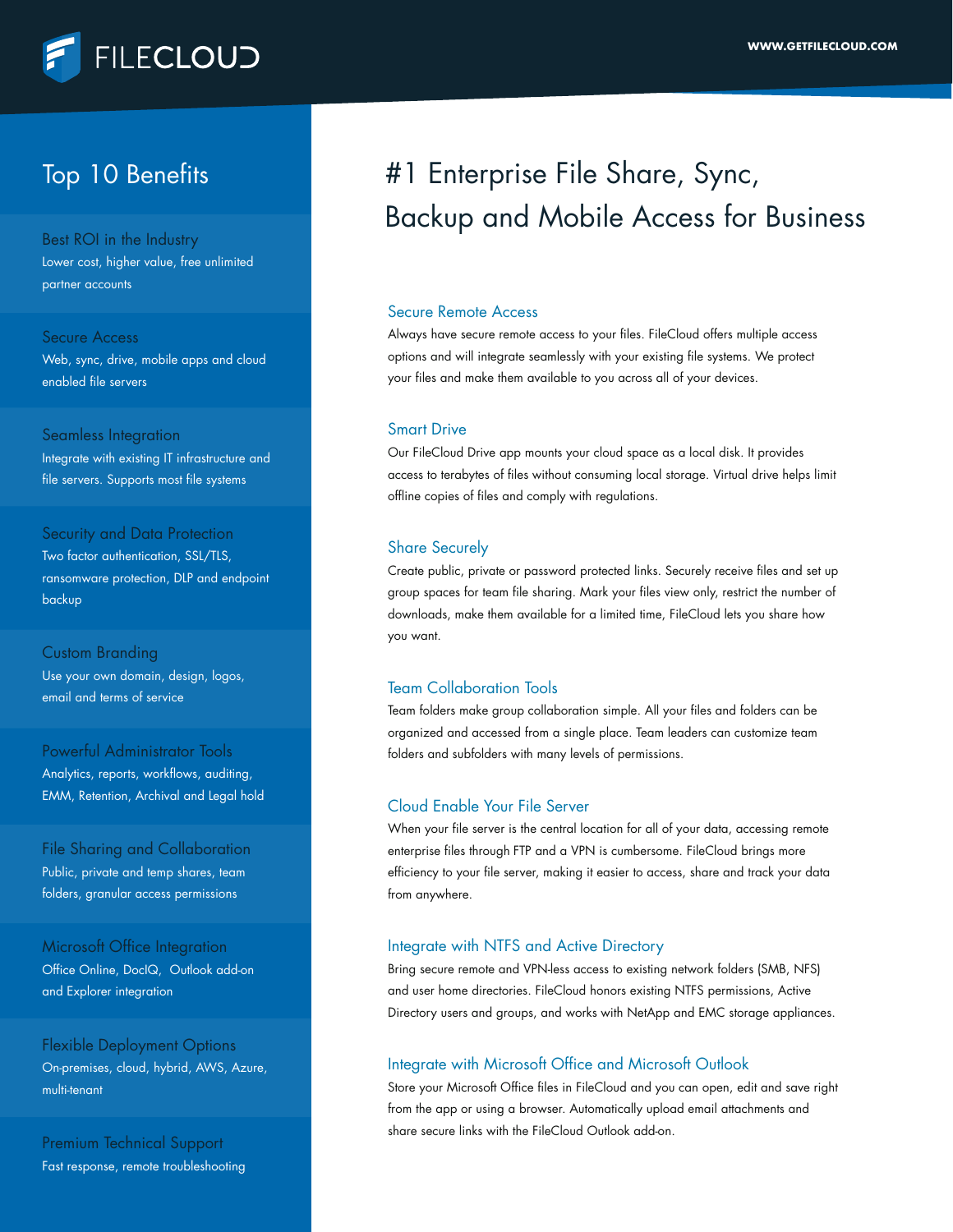#### Unparalleled Branding Options

You put a lot of resources into creating your brand, now put it front and center. Customize your background design, logos, fonts, email templates, terms of service and more. Run FileCloud from your own domain and you control almost everything.

#### Total Security

FileCloud uses modern state-of-the-industry encryption and secure transfer protocols to keep your files safe. Configure your security policies easily for many levels of protection, including multi-factor authentication, SAML Single Sign-On, customer held encryption keys, virus scanning, ransomware detection, DLP and mobile device monitoring.

#### Powerful Administrator Tools

FileCloud helps you deploy and manage thousands of users and millions of files. Your administrator dashboard gives you powerful tools to track your files, including usage trends, geographical data and other key analytics. Apply global policies, customize user experience, automate document workflows, view reports and perform granular auditing all with FileCloud.

#### Full Backup and Data Loss Prevention

Know your files will be safe in the event of an accident or disaster. FileCloud offers full secure endpoint server backup and Self-service restoration. Recover files from the recycle bin or revert to a previous state with unlimited file versioning.

#### Ransomware Protection

Cybercriminals try to exploit your trust and find vulnerabilities in your network. FileCloud comes with an industry-first heuristic engine to detect ransomware early. We limit your exposure to malicious attacks and our customization features provide strong protections against malware, email spoofing and other threats.

#### Data Governance

Simplify data governance by setting policies for automatic document life cycle management, including file retention, archival and legal hold.

#### App and Client Management

Monitor your modern BYOD workforce in real time. Your administrators can selectively remove or block data access to suspicious devices. In the case of a lost or stolen mobile phone, admins are able to protect confidential files by remotely wiping FileCloud data from that device.

#### Keep In Compliance

A business that handles sensitive customer data must take special care to stay in compliance with regulations. With FileCloud, you get access to some of the best reporting and auditing features available. Administrator tools let you enforce global policies, track user activities, and make certain you comply with HIPAA, FINRA, NIST 800-171 and GDPR.

#### Scalable For Multi-Tenant MSPs

We offer support for Multi-Tenant setups. With high-availability, automated server backup and rollback features, FileCloud can be scaled to large deployments. Managed Service Providers can access administrative controls for multiple sites using a single dashboard.

#### Cross-Site Replication

With our ServerLink technology, each of your offices can run a separate FileCloud instance which synchronizes its data with other branches and your headquarters. This provides high performance, maximized uptime, and can link organizations across the world.

#### The Best Return On Your Investment

FileCloud includes features and customization that competitors typically charge extra for. We offer more, for a quarter of the price of our competition. To further reduce costs, FileCloud gives you an unlimited number of free accounts for your clients and partners.

#### **ServerSync**

FileCloud ServerSync synchronizes files and permissions stored on on-premise Windows file servers to the cloud and vice versa. It enables a hybrid cloud approach that allows LAN access when on-premise and cloud access when off-site or remote.

The City of<br>**SAN DIEGO** 







stewart

**TOSHIBA** 



tıserv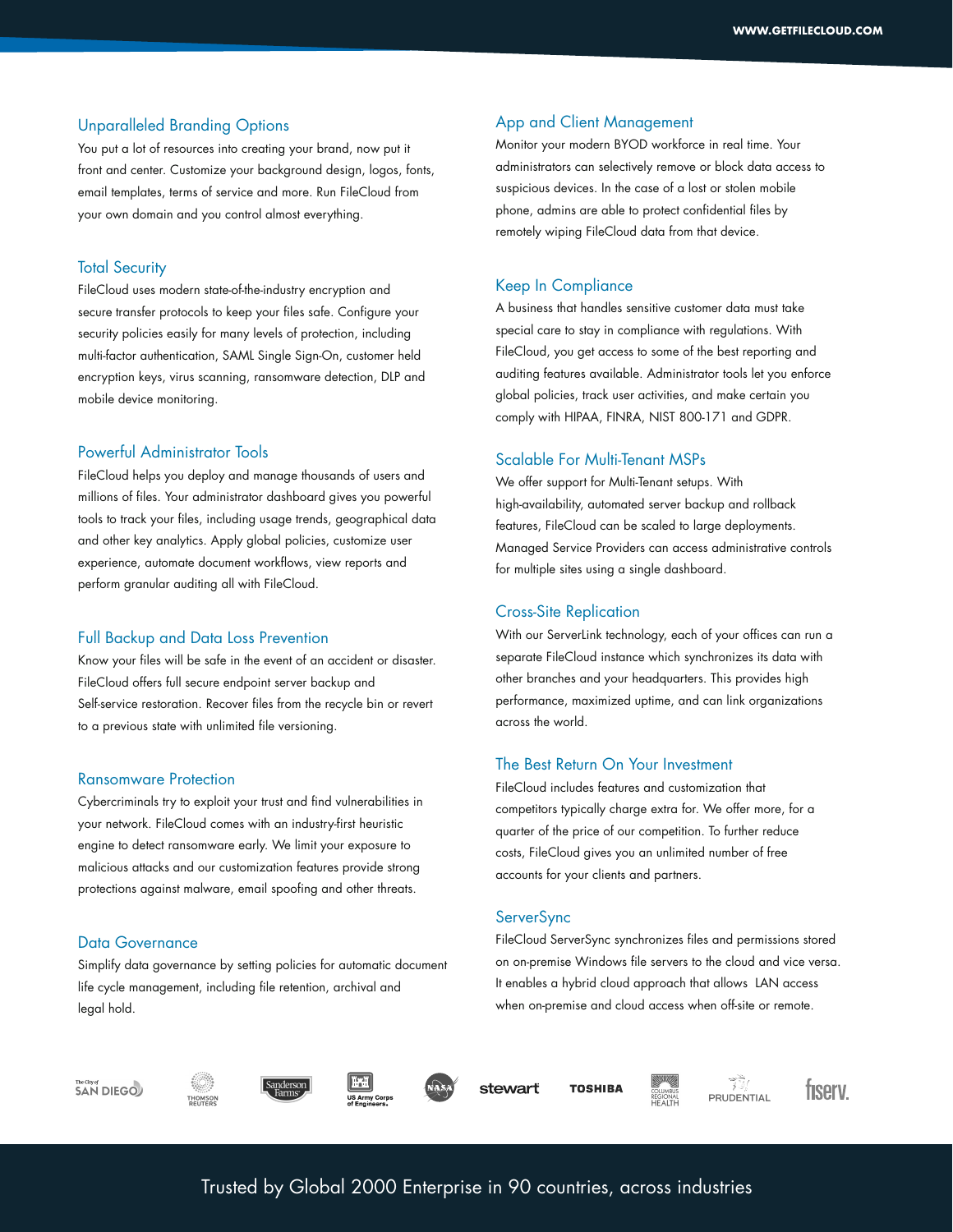| <b>Remote Access</b>                                                                           | Server<br>Run FileCloud on your<br>own server | Online<br>We host FileCloud<br>for you |
|------------------------------------------------------------------------------------------------|-----------------------------------------------|----------------------------------------|
| Desktop Sync - Cross Platform (Windows, Mac, Linux)                                            | $\checkmark$                                  | $\checkmark$                           |
| Selective Sync (Sync only sub set)                                                             | $\left( \blacktriangledown \right)$           | $\bullet$                              |
| Virtual Drive on a PC, MAC                                                                     | $\blacktriangledown$                          | $\boldsymbol{\heartsuit}$              |
| File/Folder Search                                                                             | $\blacktriangledown$                          | $\boldsymbol{\heartsuit}$              |
| Content/Full Text Search                                                                       | $\blacktriangledown$                          | $\bullet$                              |
| Real time Network Share Sync                                                                   | $\blacktriangledown$                          | ⊗                                      |
| Storage Limits                                                                                 | Unlimited                                     | 1 TB for 5 users,<br>100GB/user        |
| Large File Support, Max file size                                                              | $\boldsymbol{\mathcal{S}}$                    | $\blacktriangledown$                   |
| Document Preview                                                                               |                                               | $\boldsymbol{\mathcal{S}}$             |
| Drag/Drop Upload                                                                               | $\blacktriangledown$                          | $\bullet$                              |
| Multi-file Download as Zip                                                                     | $\checkmark$                                  | $\blacktriangledown$                   |
| <b>Sharing and Backup</b>                                                                      | Server<br>Run FileCloud on your<br>own server | Online<br>We host FileCloud<br>for you |
| Public, Private and Time Limited Shares                                                        |                                               |                                        |
| Free, Unlimited Client Accounts                                                                |                                               |                                        |
| Share Multiple Files and Folders                                                               | $\checkmark$                                  | $\blacktriangledown$                   |
| Multilevel Subfolder Sharing                                                                   | $\blacktriangledown$                          | $\bigcirc$                             |
| Embedded File Upload Form                                                                      | $\blacktriangledown$                          | $\boldsymbol{\heartsuit}$              |
| Granular Control of Privileges (download, uploads, share, sync and delete)<br>for Shared Files | $\blacktriangledown$                          | $\left($                               |
| <b>File Change Notifications</b>                                                               | $\blacktriangledown$                          | $\boldsymbol{\heartsuit}$              |
| View Only Shares/ Anonymous Uploads                                                            | $\boldsymbol{\heartsuit}$                     | $\boldsymbol{\heartsuit}$              |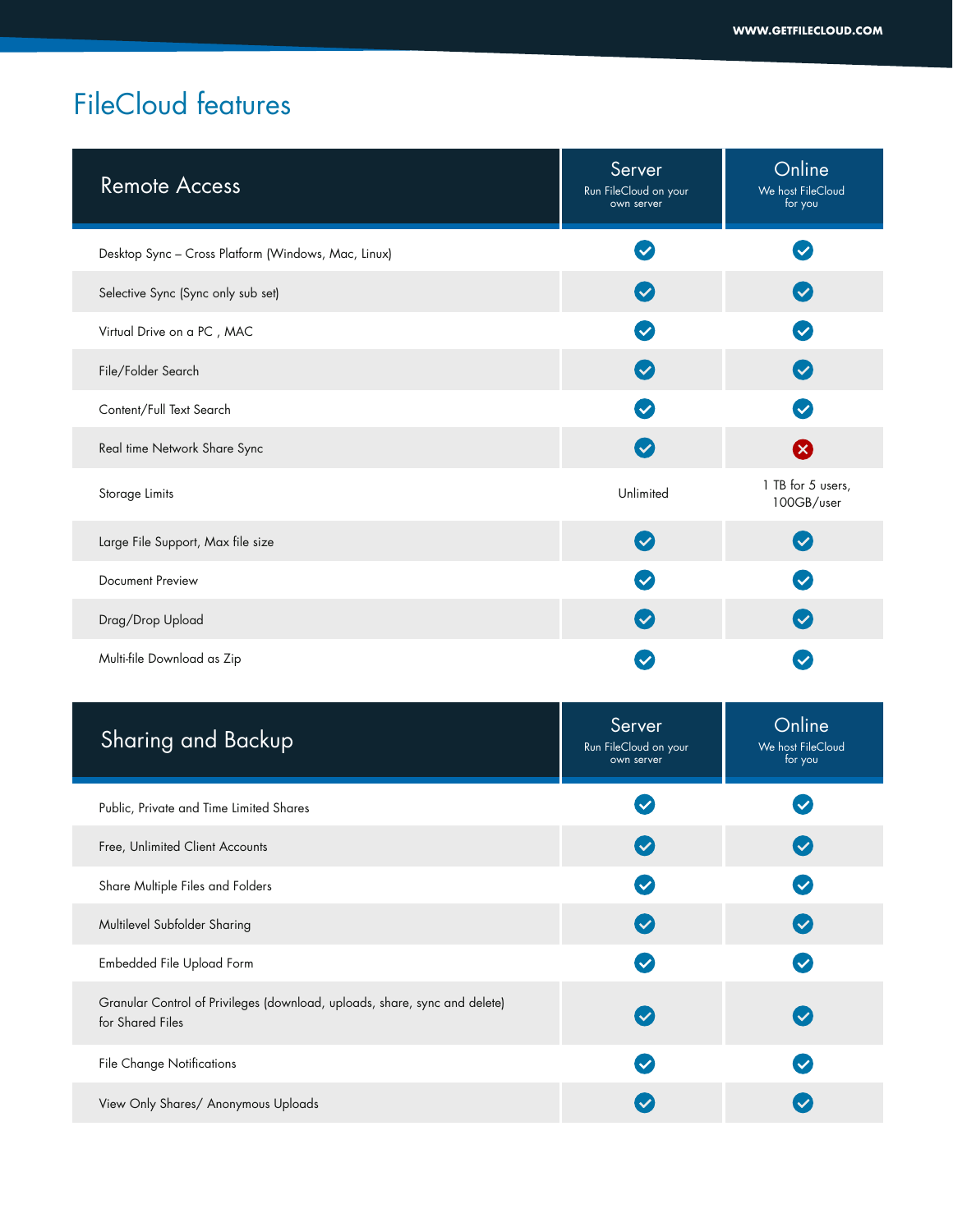| <b>Sharing and Backup</b><br>(continued) | Server<br>Run FileCloud on your<br>own server | Online<br>We host FileCloud<br>for you |
|------------------------------------------|-----------------------------------------------|----------------------------------------|
| Limit Upload Size/ Exclude file types    | $\checkmark$                                  |                                        |
| Can Expire Shared Links Based on Time    | $\checkmark$                                  |                                        |
| Endpoint Backup                          | $\sqrt{}$                                     |                                        |

| Mobile                                                  | Server<br>Run FileCloud on your<br>own server | Online<br>We host FileCloud<br>for you |
|---------------------------------------------------------|-----------------------------------------------|----------------------------------------|
| iOS App                                                 | $\blacktriangledown$                          |                                        |
| Android app                                             | $\checkmark$                                  | $\overline{\mathsf{v}}$                |
| App for Windows Phone                                   | $\checkmark$                                  | $\checkmark$                           |
| App for Windows 10                                      | $\checkmark$                                  | $\checkmark$                           |
| Integration with Microsoft Office for IOS or Android    | $\checkmark$                                  | $\blacktriangledown$                   |
| Policy enforcement for document access and manipulation | $\overline{\mathsf{v}}$                       | $\overline{\mathsf{v}}$                |
| iOS, Android Automatic Media backup                     |                                               |                                        |

| Customization                      | Server<br>Run FileCloud on your<br>own server | Online<br>We host FileCloud<br>for you |
|------------------------------------|-----------------------------------------------|----------------------------------------|
| Web Page Logo, UX                  | $\checkmark$                                  | $\checkmark$                           |
| Logo on Mobile Apps                | $\blacktriangledown$                          | $\overline{\mathsf{v}}$                |
| <b>Custom Domain</b>               | $\blacktriangledown$                          | $\blacktriangledown$                   |
| Custom Login Page Background Image | $\blacktriangledown$                          | $\checkmark$                           |
| White Label                        | $\blacktriangledown$                          | $\mathsf{\mathsf{x}}$                  |
| Communication                      | Email templates,<br>custom feed               | Email templates,<br>custom feed        |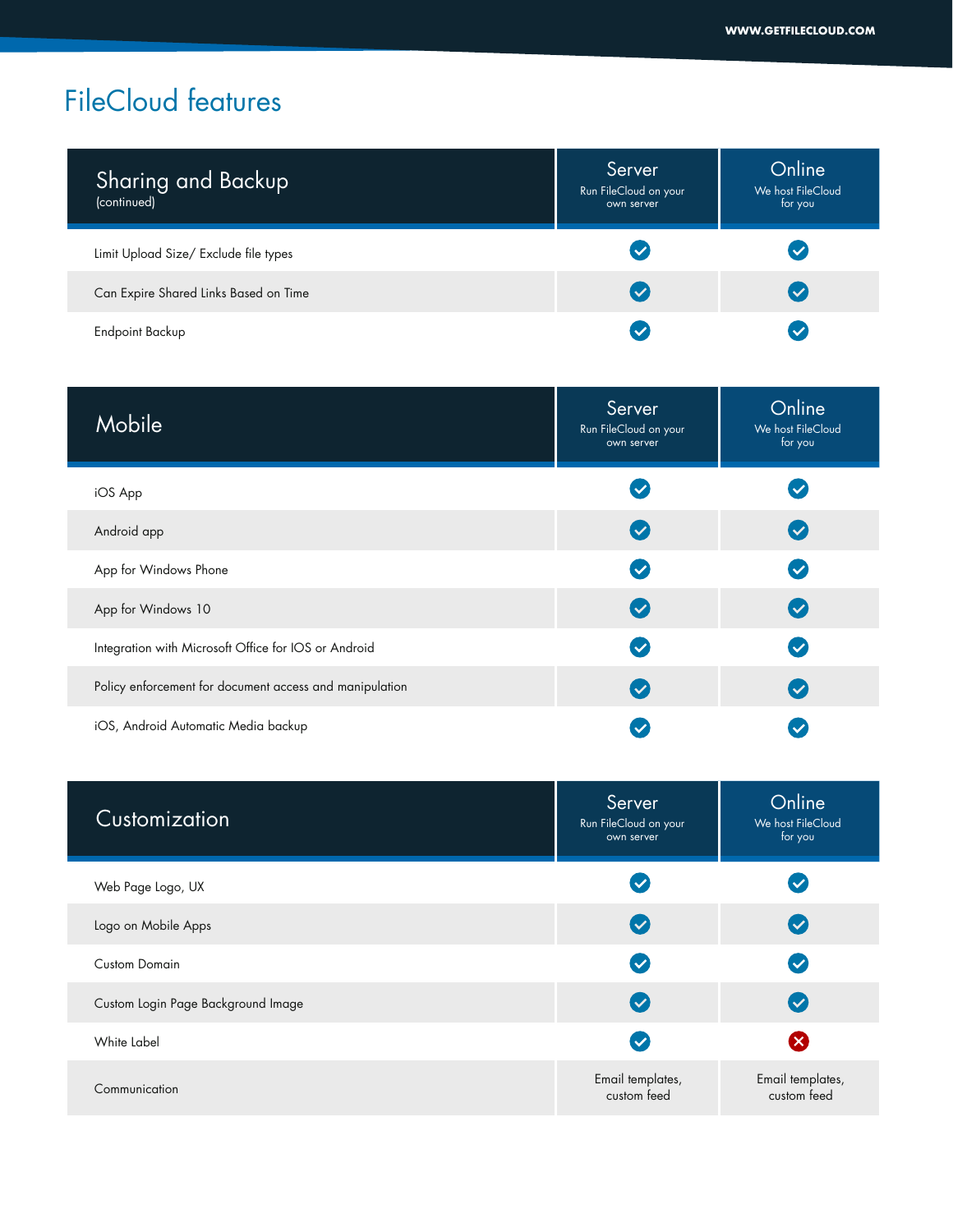| Customization                         | Server<br>Run FileCloud on your<br>own server | Online<br>We host FileCloud<br>for you |
|---------------------------------------|-----------------------------------------------|----------------------------------------|
| Policy                                | Privacy policy, ToS                           | Privacy policy, ToS                    |
| <b>Custom Branded Desktop Clients</b> | $\bullet^*$                                   | $\bullet^{\star}$                      |
| <b>Custom Branded Mobile Apps</b>     | $\bullet^*$                                   | $\bullet^{\star}$                      |
|                                       |                                               |                                        |

\* Requires additional purchase

| Integration                                                                        | Server<br>Run FileCloud on your<br>own server | Online<br>We host FileCloud<br>for you |
|------------------------------------------------------------------------------------|-----------------------------------------------|----------------------------------------|
| Integrate with existing Home Directories                                           |                                               | ×                                      |
| <b>NTFS Support</b>                                                                |                                               | ×                                      |
| Network Share Support (CIFS, SAMBA and NFS)                                        |                                               | $\mathbf x$                            |
| Active Directory Support                                                           | $\checkmark$                                  | $\boldsymbol{\heartsuit}$              |
| Multiple Active Directory Support                                                  | $\checkmark$                                  | $\checkmark$                           |
| Edit Office documents within browser - Integration with<br>Microsoft Office Online |                                               | $\overline{\mathbf{v}}$                |
| Microsoft Office Mobile apps (Word, Excel, Powerpoint) integration                 | $\checkmark$                                  | $\blacktriangledown$                   |
| Edit Documents within browser using LibreOffice                                    | $\checkmark$                                  | $\left( $                              |
| Chrome Extensions                                                                  | $\checkmark$                                  | $\bullet$                              |
| Microsoft Outlook Add-on                                                           | $\checkmark$                                  | $\bullet$                              |
| Microsoft Office Add-ons                                                           |                                               | $\blacktriangledown$                   |
| Gmail integration                                                                  |                                               | $\blacktriangledown$                   |
| Support for WebDAV integration                                                     |                                               | $\checkmark$                           |
| Network drives                                                                     |                                               | <b>X</b>                               |
| Salesforce Integration                                                             |                                               |                                        |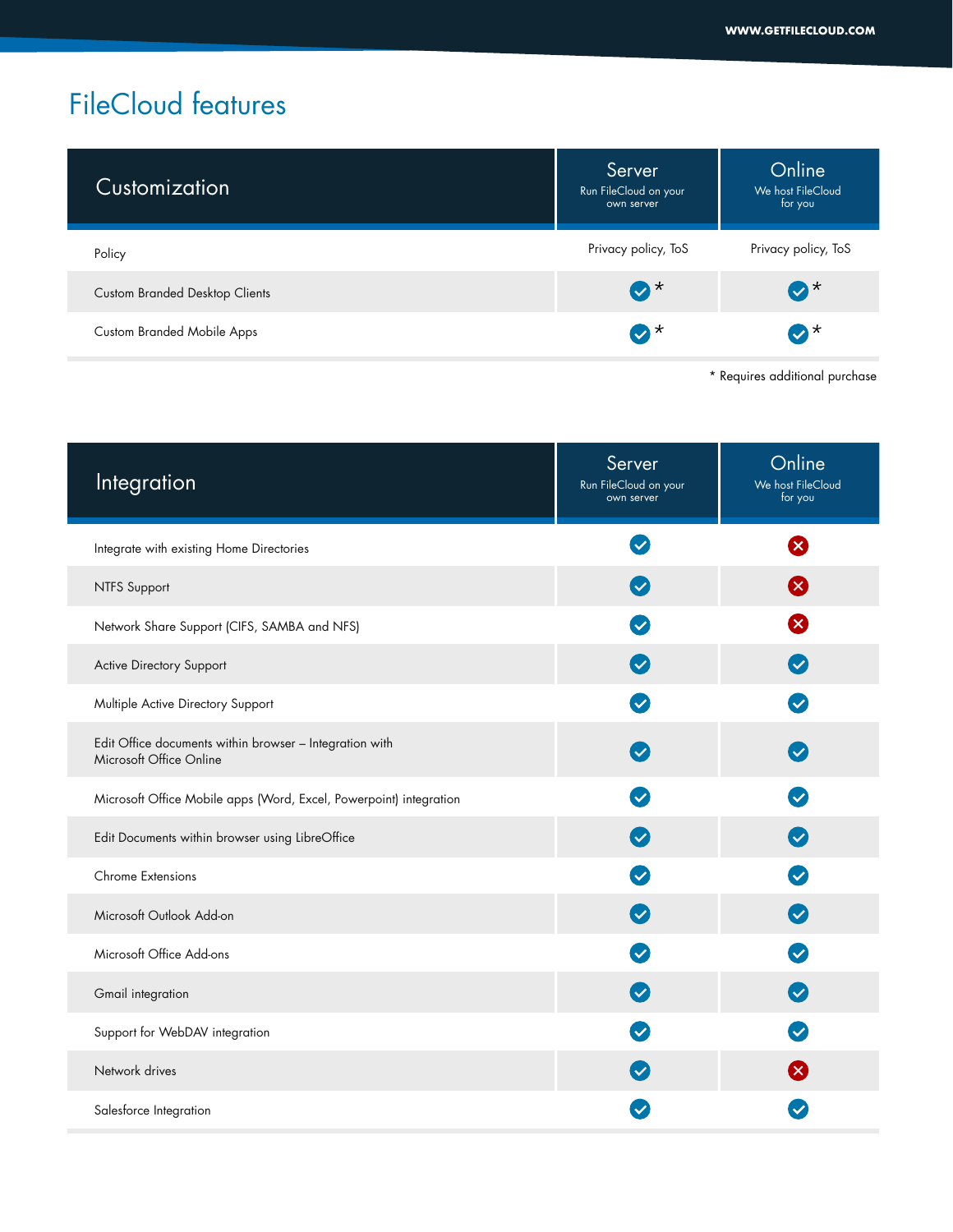| <b>Collaboration and User Productivity</b>                                                    | Server<br>Run FileCloud on your<br>own server | Online<br>We host FileCloud<br>for you |
|-----------------------------------------------------------------------------------------------|-----------------------------------------------|----------------------------------------|
| Teamfolder - Workspace for project or team                                                    |                                               | $\checkmark$                           |
| File versioning (unlimited)                                                                   |                                               | $\blacktriangledown$                   |
| Network Folder Versioning                                                                     |                                               | $\boldsymbol{\mathcal{R}}$             |
| Approval workflows                                                                            | $\left( \blacktriangledown \right)$           | $\blacktriangledown$                   |
| Complex workflow - ('If this, then that' Steps)                                               | $\blacktriangledown$                          | $\blacktriangledown$                   |
| Comments on folder level                                                                      | $\checkmark$                                  | $\left($ $\heartsuit\right)$           |
| Comments on file level                                                                        |                                               | $\blacktriangledown$                   |
| Activity stream                                                                               | $\blacktriangledown$                          | $\left($ $\heartsuit\right)$           |
| @ mentions to send messages/notify other users                                                | $\checkmark$                                  | $\boldsymbol{\nabla}$                  |
| User notifications for file adds, file changes and new comments                               | $\left( \mathbf{v}\right)$                    | $\left($                               |
| Document editing (doc, xls, ppt, pdf)                                                         |                                               | $\blacktriangledown$                   |
| Built in Document preview                                                                     |                                               |                                        |
| Photo/Video viewing                                                                           |                                               |                                        |
| Drag and drop to upload                                                                       |                                               | $\left($ $\heartsuit\right)$           |
| Localization to other languages (German, Dutch, French, Spanish, Italian)                     |                                               | $\checkmark$                           |
| Security                                                                                      | Server<br>Run FileCloud on your<br>own server | Online<br>We host FileCloud<br>for you |
| User Groups & group management                                                                |                                               | $\blacktriangledown$                   |
| Policy enforcement on groups                                                                  |                                               | $\left( $                              |
| Users or groups permissions for file actions such as read, delete, modify,<br>download, share |                                               | $\checkmark$                           |
| Role based access controls                                                                    | $\blacktriangledown$                          | $\blacktriangledown$                   |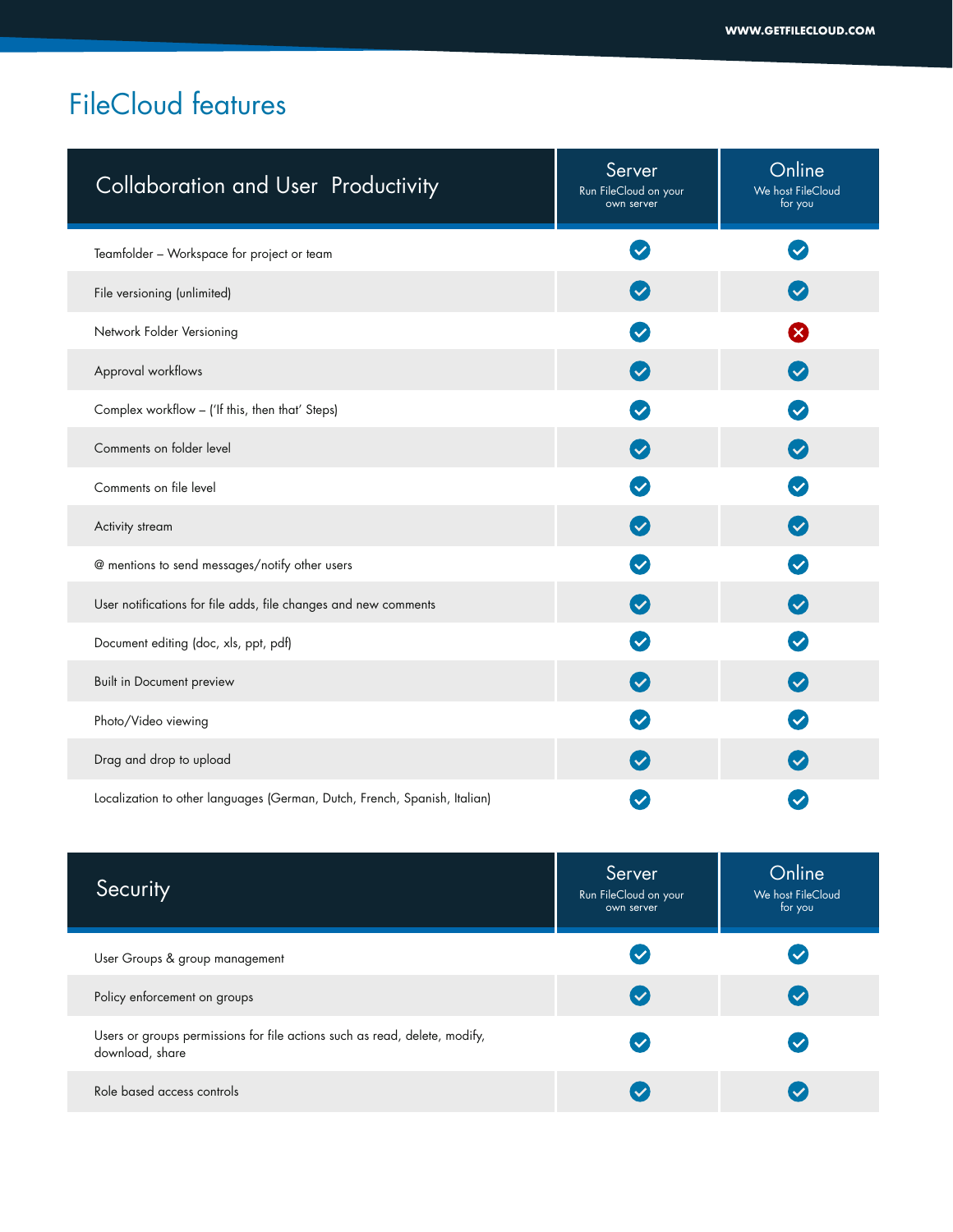| Security<br>(continued)                                        | Server<br>Run FileCloud on your<br>own server | Online<br>We host FileCloud<br>for you |
|----------------------------------------------------------------|-----------------------------------------------|----------------------------------------|
| Rule-based alerts and actions for file and user activities     |                                               | $\checkmark$                           |
| Archiving and custom workflows based on document metadata      |                                               |                                        |
| AD and LDAP integration for groups and roles                   |                                               | $\left( \mathbf{v}\right)$             |
| Password enforcement policies (strength, age, etc.)            |                                               | $\bullet$                              |
| Built-in support for SSO (single signon), NTLM SSO             |                                               | $\checkmark$                           |
| Third party SSO vendor support                                 |                                               | $\bullet$                              |
| SAML support                                                   |                                               | $\overline{\vee}$                      |
| Two-factor authentication                                      |                                               | $\bullet$                              |
| Uses SSL /TLS with the strongest supported ciphers             |                                               | $\blacktriangledown$                   |
| Encryption of data in the cloud (cloud encryption)             |                                               | $\bullet$                              |
| Encryption of data on a server (local storage encryption)      |                                               | $\checkmark$                           |
| Encryption for data in transit                                 |                                               | $\left( \bigtriangledown \right)$      |
| Customer managed encryption keys                               |                                               | $\checkmark$                           |
| Alerts on suspicious or unusual behavior                       |                                               | $\left( \bigtriangledown \right)$      |
| Data, charts showing access, downloads, device locations, etc. |                                               |                                        |
| Anti-Ransomware                                                |                                               |                                        |
| Anti-Virus Scanning                                            |                                               | $\blacktriangledown$                   |
| Granular file permissions                                      | $\heartsuit$                                  | $\bullet$                              |
| <b>HIPAA BAA</b>                                               | Ø                                             | $\bullet$                              |
| <b>FINRA</b>                                                   | $\bullet$                                     | $\bullet$                              |
| NIST 800-171                                                   | $\boldsymbol{\heartsuit}$                     | $\bullet$                              |
| <b>GDPR</b>                                                    | $\bullet$                                     | $\bullet$                              |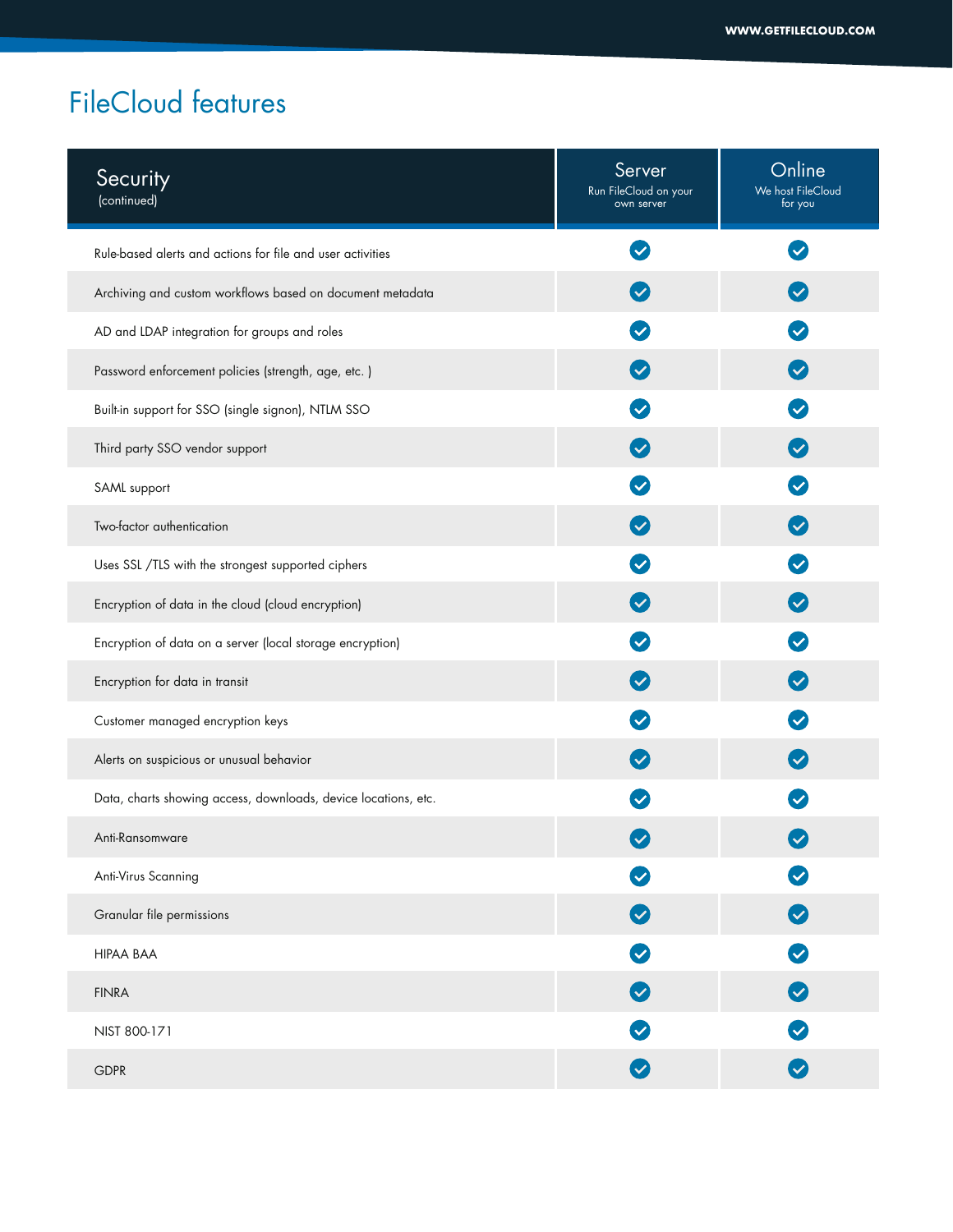| Platform/Extensibility                                                                        | Server<br>Run FileCloud on your<br>own server | Online<br>We host FileCloud<br>for you |
|-----------------------------------------------------------------------------------------------|-----------------------------------------------|----------------------------------------|
| Developer APIs                                                                                | 140 Admin APIs,<br>127 user APIs              | 140 Admin APIs,<br>127 user APIs       |
| APIs to integrate third party products for system statistics                                  | $\checkmark$                                  | $\blacktriangledown$                   |
| API(s) that support creating a folder, deleting a folder and listing files<br>within a folder | $\blacktriangledown$                          |                                        |
| API(s) that support creating a file, deleting a file and retrieving file metadata             | $\checkmark$                                  | $\bullet$                              |
| API(s) that support creating a user, updating a user, deleting a user and<br>listing a user   |                                               |                                        |
| API(s) that customize metadata for files and folders                                          |                                               | $\left( $                              |
| Included REST APIs for key platform functions                                                 |                                               | $\blacktriangledown$                   |
| Third Party Apps Integration                                                                  |                                               | $\bigcirc$                             |
| Amazon S3 support                                                                             |                                               | $\blacktriangledown$                   |
| Disclosure of secure key management processes                                                 | $\left( $                                     | $\bullet$                              |
| Can expire shared links and content based on time                                             |                                               |                                        |
| Restricted downloads                                                                          |                                               |                                        |
| IP white listing and black listing                                                            |                                               |                                        |

| Content management        | Server<br>Run FileCloud on your<br>own server | Online<br>We host FileCloud<br>for you |
|---------------------------|-----------------------------------------------|----------------------------------------|
| File versioning           | $\blacktriangledown$                          | $\checkmark$                           |
| Unlimited versioning      | $\checkmark$                                  | $\overline{\mathsf{v}}$                |
| Lock files for editing    | $(\checkmark$                                 | $\blacktriangledown$                   |
| Detect editing collisions | $\overline{\vee}$                             | $\checkmark$                           |
| File retention policies   | $\overline{\vee}$                             | $\checkmark$                           |
| Content analytics         |                                               |                                        |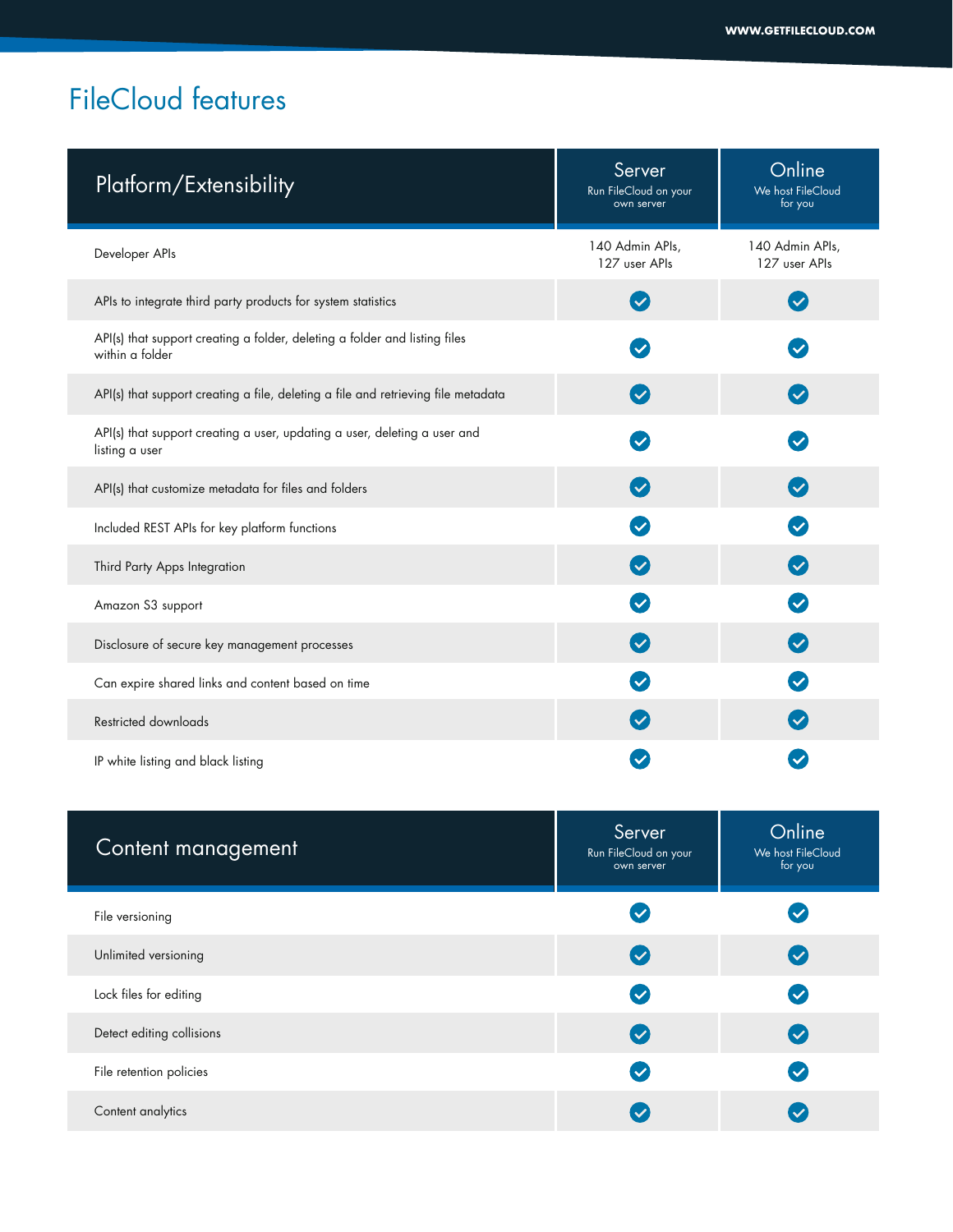| Content management<br>(continued)                    | Server<br>Run FileCloud on your<br>own server | Online<br>We host FileCloud<br>for you |
|------------------------------------------------------|-----------------------------------------------|----------------------------------------|
| Built in archiving support                           | $\blacktriangledown$                          |                                        |
| Built in full text search of metadata and content    | $\checkmark$                                  |                                        |
| Data Governance - Retention, Archival and Legal Hold | $\checkmark$                                  |                                        |

| <b>Administrator Tools</b>                                             | Server<br>Run FileCloud on your<br>own server | Online<br>We host FileCloud<br>for you |
|------------------------------------------------------------------------|-----------------------------------------------|----------------------------------------|
| Limit/manage personal storage quota                                    | $\checkmark$                                  | $\checkmark$                           |
| Manage users, groups, sharing policy                                   | $\blacktriangledown$                          | $\checkmark$                           |
| Multitier administration via delegation                                | $\checkmark$                                  | $\checkmark$                           |
| Set Application policy/ functions on mobile devices                    | $\overline{\mathbf{v}}$                       | $\blacktriangledown$                   |
| Single enterprise administrative console                               | $\checkmark$                                  | $\checkmark$                           |
| Dashboard reporting on overall system usage                            |                                               | $\boldsymbol{\heartsuit}$              |
| Detailed user reporting                                                |                                               | $\blacktriangledown$                   |
| View access pattern based on IP geolocation                            | $\blacktriangledown$                          | $\boldsymbol{\mathcal{C}}$             |
| Role based administration                                              |                                               | $\checkmark$                           |
| Exports system statistics                                              | $\checkmark$                                  | $\boldsymbol{\mathcal{S}}$             |
| Audit Trail - Complete reporting trail of all user and file activities | $\checkmark$                                  | $\checkmark$                           |
| File Analytics and Reports                                             | $\blacktriangledown$                          | $\boldsymbol{\mathcal{S}}$             |
| Comprehensive Usage, Access and Share Stats                            | $\checkmark$                                  | $\checkmark$                           |
| File Locks Management                                                  |                                               | $\blacktriangledown$                   |
| Deleted Files Retention Policy                                         |                                               | $\checkmark$                           |
| Inventory of all connected mobile devices                              | $\blacktriangledown$                          | $\blacktriangledown$                   |
| <b>Block devices</b>                                                   |                                               |                                        |
| Remote data wipe (Mobile, Clients)                                     |                                               |                                        |